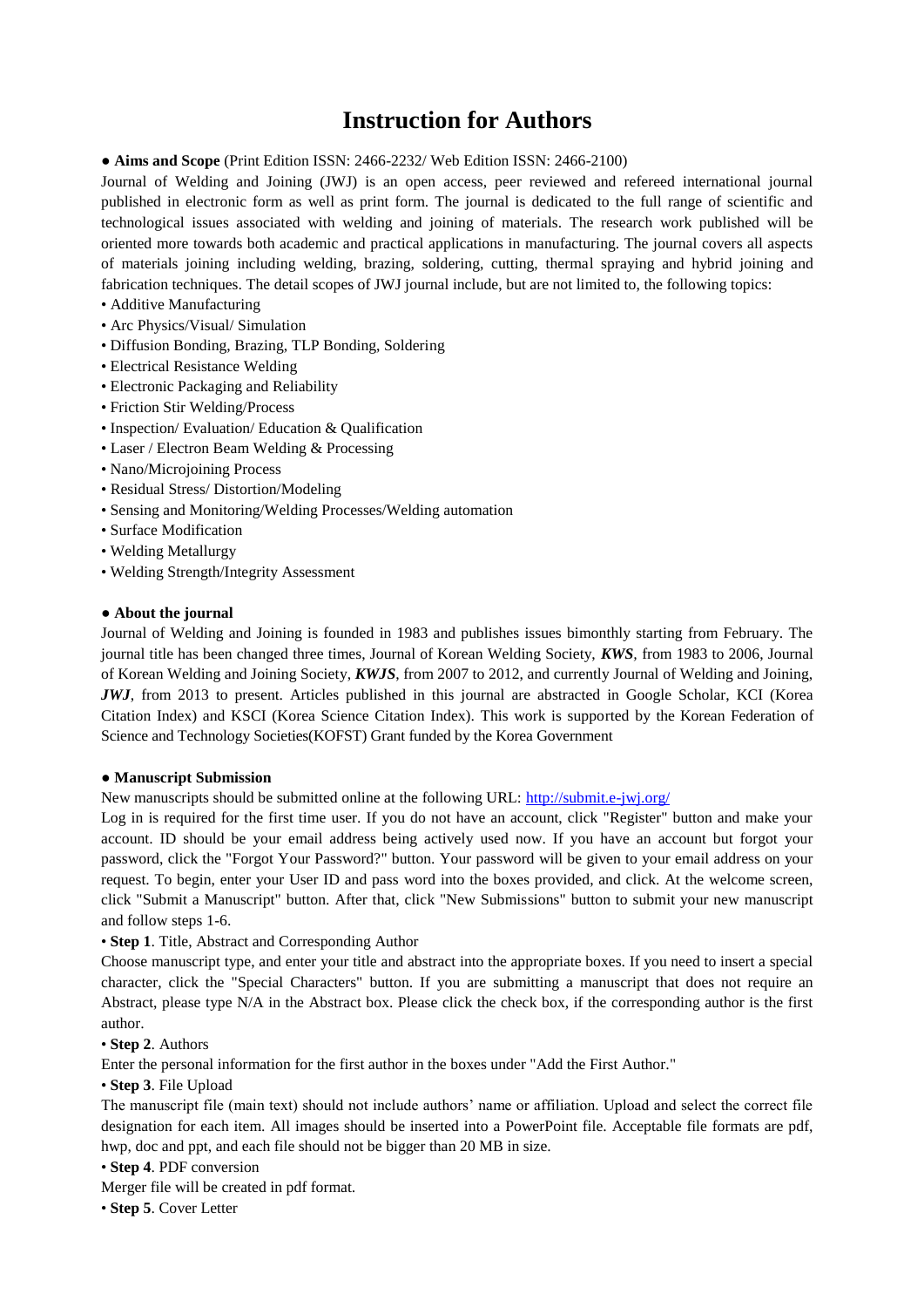Please, submit a separate cover letter with additional notes to Editor-in-Chief.

# • **Step 6**. Preview

Review the information in the Preview chart for correctness; make changes if needed. If you have not completed the required steps, you will not be able to submit your manuscript.

## • **Step 7**. Submit

Once it is submitted, you will be able to monitor the progress of your manuscript through the peer review process.

# **● Manuscript preparation**

Manuscripts should be typed in double-spaced with adequate margins. All manuscript must use SI (metric) units in the text, figures, or tables. Manuscripts should be organized in the following order: title, name(s) of author(s) and his/her (their) complete affiliation(s) including zip code(s), Abstract (not exceeding 200 words), Introduction, Main body of paper, Acknowledgements, References, Appendices, Table & Figure Captions, Tables and Figures. • **Title**: The title of the paper should be concise and definitive.

• **Author names and affiliations**: Author name should consist of first name (or initial), middle initial, and last name. The author affiliation should consist of the following, as applicable, in the order noted:

Company or college (with department name or company division), Postal address, City, state, zip code Country name (only for countries other than the U.S.), Telephone, fax, and e-mail

- **Abstract**: An abstract (200 words maximum) should open the paper or brief. The purposes of the abstract are:
- 1. To give a clear indication of the objective, scope, and results so that readers may determine whether the full text will be of particular interest to them.
- 2. To provide key words and phrases for indexing, abstracting, and retrieval purposes.
- **Equations**: All mathematical equations should be clearly printed/typed using well accepted explanation. Superscripts and subscripts should be typed clearly above or below the base line. Equation numbers should be given in Arabic numerals enclosed in parentheses on the right-hand margin. They should be cited in the text as, for example, Eq. (1), or Eqs. (1)-(3).
- **Tables**: All tables should be numbered consecutively and have a caption consisting of a table number and a brief title. This number should be used when referring to the table in text. Table references should be included within the text in numerical order according to their order of appearance. Tables should be inserted as part of the text as close as possible to its first reference — with the exception of those tables included at the end of the paper as an appendix. A separate list of table numbers and their respective captions should be included at the end of the paper (for production purposes only).
- **Figures**: All figures (graphs, line drawings, photographs, etc.) should be numbered consecutively and have a caption consisting of the figure number and a brief title or description of the figure. This number should be used when referring to the figure in text. Figure references should be included within the text in numerical order according to their order of appearance. Figures should be referenced within the text as "Fig. 1." When the reference to a figure begins a sentence, the abbreviation "Fig." should be spelled out, e.g., "Figure 1." A separate list of figure numbers and their respective captions should be included at the end of the paper (for production purposes only).
- **Reference**: Within the text, references should be cited in numerical order according to their order of appearance. The numbered reference citation within text should be indicated with half-parenthesis in superscripts.

*Example:* It was shown by Moon<sup>1)</sup>that the fracture toughness decreases under these conditions.

In the case of two citations, the numbers should be separated by a comma  $^{1,2}$ . In the case of more than two references, the numbers should be separated by a dash  $3,4,5-7$ . All references should be listed at the end of the manuscripts, arranged in order. Reference to journal articles and papers in serial publications should include:

- Initials name of each author
- Full title of the cited article, title capitalization
- Abbreviation name of the journal
- Volume number (if any) (Do not include the abbreviation, "Vol.")
- Issue number (if any) in parentheses (Do not include the abbreviation, "No.")
- Year of publication
- Inclusive page numbers of the cited article (Do not include the abbreviation, "pp.")
- Number of DOI (if any)
- The exemplary form of listed references is as follows:
- (1) Journal : Author, Title, *Journal,* Volume(Number) (Year) Page.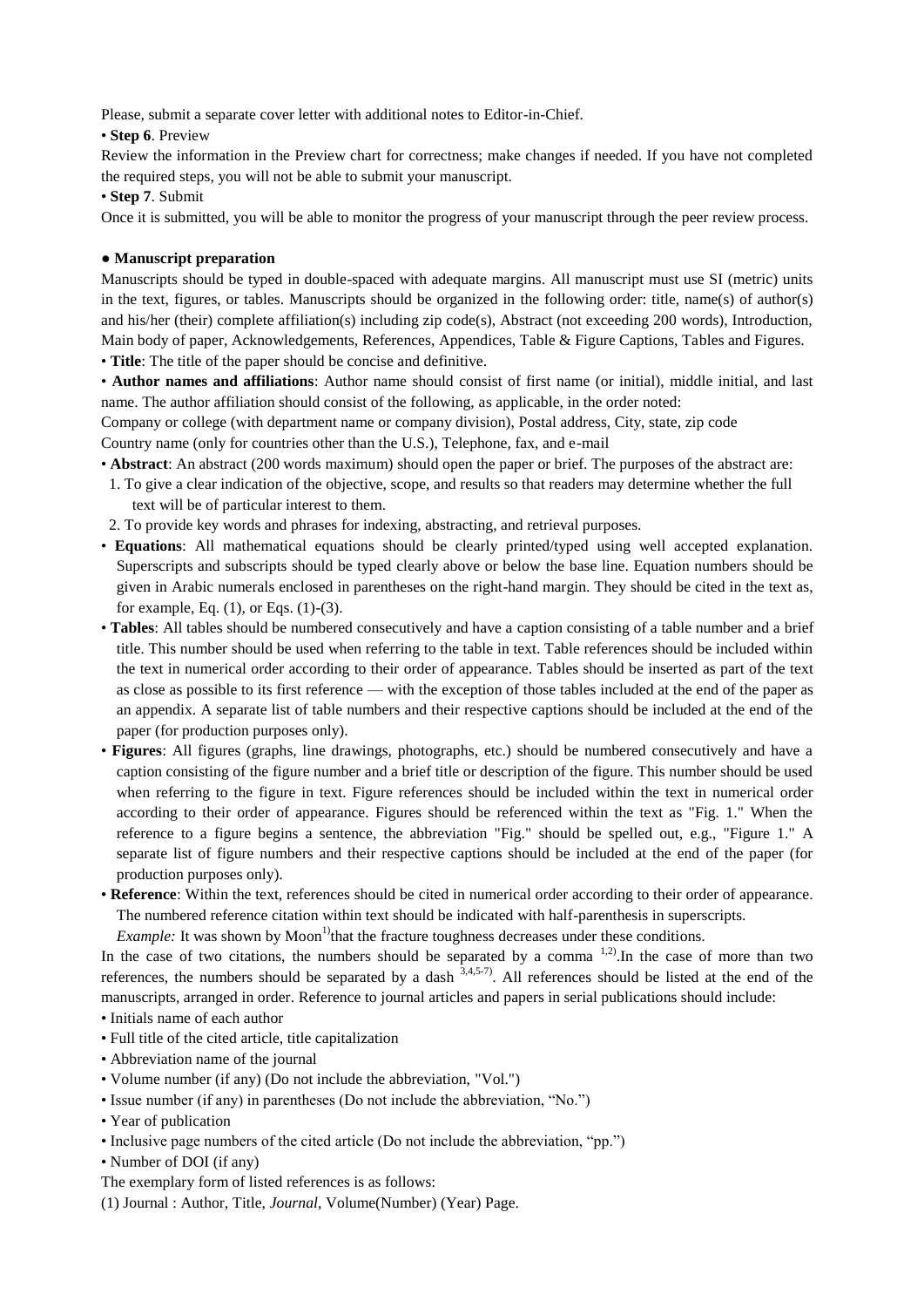S. W. Kim and C. K. Chun, Trend of DED type Additive Manufacturing Technology for Titanium, *J. Weld. Join.*  35(4) (2017) 327-332.<https://doi.org/10.5781/JWJ.2017.35.4.4>

- (2) Conference : Author, Title, *Proceeding*, Place (Year) Page. J. H. Lee, C. H. Kim and N. H. Kang, Hydrogen Diffusion and Embrittlement with Respect to Microstructure of Pipeline Steel Welds, *Proceedings of International Welding and Joining Conference (IWJC 2017),* Gyeongju, Korea (2017) 3-4.
- (3) Book : Author, Title*, Publisher*, Place, Nation (Year) Page. S. Kou, Welding Metallurgy, 2nd Edition, *Wiley Interscience,* New Jersey, USA (2003) 433-440.
- (4) Thesis : Author, Thesis, Title, *University*, Place (Year) Page. W. J. Seong, Ph. D. thesis, A Study on Flame Forming and Straightening of Welding Distortion for Shipbuilding Structure, *KAIST*, Daejeon, Korea (2012) 151.
- (5) Standard : Standard No., Title, Publisher (Year). ISO 9455-11, Soft Soldering Fluxes - Test Methods - Part 11; Solubility of Flux Residues, *International Standardization Organization (ISO)* (2017).

References, including those pending publications in well-known journals or pertaining to private communications, not readily available to referees and readers will not be acceptable if the understanding of any part of the submitted paper is dependent upon them. In the text the reference should be numbered in bracket in ascending order, e.g.  $1,2$ ), etc.

## **● Publication type**

- **Review paper :** Review articles undergo full peer review. A Review Article organizes, clarifies, and summarizes existing major works in science and engineering and provides comprehensive citations to a full spectrum of relevant literatures.
- **Special issue :** Special issue articles undergo full peer review. A special issue article reports results that are of significant and archival value to the engineering community; however, these works are more limited in scope and length than a research paper. A special issue may contain any of the following: 1. preliminary report of a result not yet fully developed or interpreted; and 2. commentary on a technical issue of potential interest to readers.
- **Research paper :** Research papers undergo full peer review. A research paper is a full-length, technically original research document that reports results of major and archival value to the specific community of engineers that comprise the journal audience.

Galley proofs will be provided as a pdf file to the author with reprint order and copyright transfer form. The author should return the corrected galley proofs within a week with the signed reprint order and copyright transfer form. Attention of the authors is directed to the instructions which accompany the proof, especially the requirement that all corrections, revisions, and additions be entered on the proofs and not on the manuscripts. Proofs should be carefully checked and returned to the Journal of Welding and Joining (JWJ) editorial office by online or e-mail if the changes are minimal. If the changes are extensive, proofs should be returned by fax only. Substantial changes in an article at this stage may be made at the author's expense. The reprint request form must be returned with the proof. Neither the editor nor the JWJ office keeps any supply of reprints.

#### **● Copyright**

After published to JWJ, the copyright of manuscripts should belong to KWJS. A transfer of copyright (publishing agreement) form can be found in submission website [\(http://www.w-jwj.org\)](http://www.w-jwj.org/).

#### **● Peer review process**

Submitted manuscripts will be sent to peer reviewers, unless they are either out of scope or below the quality threshold for the journal, or the presentation or written English is of an unacceptably low standard. A manuscript that meets this standard is sent to anonymous reviewers for peer review. Once the editorial office receives complete reviews, the associate editor and editor makes a decision and the corresponding author is informed of the editorial decision by e-mail. The editor selects referees results of the review will be classified as follows;

- **Accepted:** The manuscript will be forwarded to the publisher without further corrections.
- **Minor revisions:** The author should address the comments from the reviewers, which will be confirmed by the reviewers before being sent to the publisher.
- Major revisions: The author should address the comments from the reviewers and make the appropriate